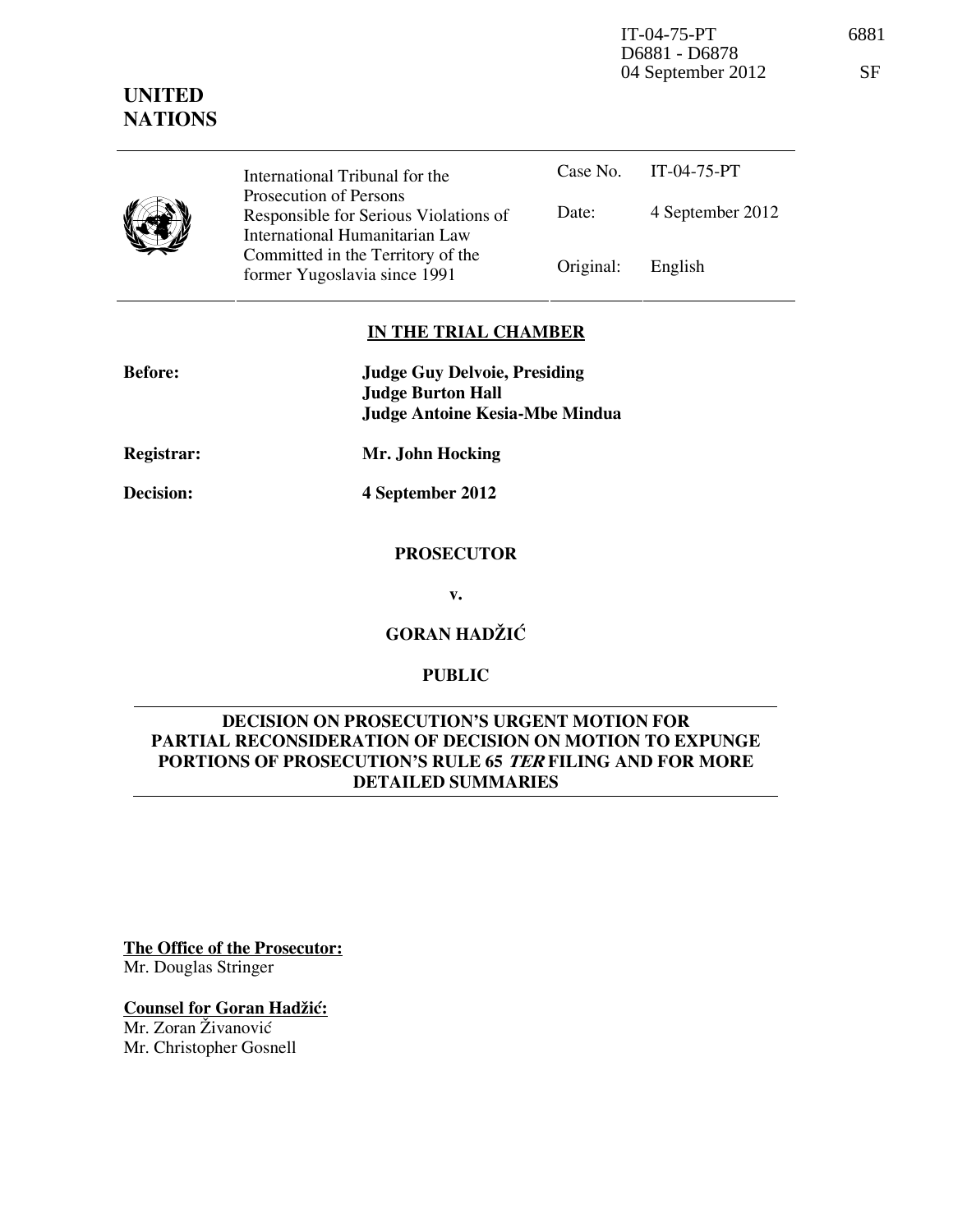1. **THIS TRIAL CHAMBER** of the International Tribunal for the Prosecution of Persons Responsible for Serious Violations of International Humanitarian Law Committed in the Territory of the former Yugoslavia since 1991 ("Tribunal") is seised of the "Prosecution Urgent Motion for Partial Reconsideration of the Decision on Motion to Expunge Portions of the Prosecution's Rule 65 *ter* Filing and for More Detailed Summaries", filed on 31 August 2012 ("Motion").

2. The Motion relates to the "Prosecution Notice of Rule 65 *ter* (E) Filings", filed confidentially by the Prosecution on 20 June 2012 ("Rule 65 *ter*  $(E)$  Filings"),<sup>1</sup> which included the Prosecution witness list ("Witness List"), filed pursuant to Rule 65 *ter* (E)(ii) of the Rules of Procedure and Evidence of the Tribunal ("Rules"). The Prosecution requests that the Chamber reconsider its "Decision on Motion to Expunge Portions of the Prosecution's Rule 65 *ter* Filing and for More Detailed Witness Summaries", rendered on 23 August 2012 ("Decision"), in respect of the deadline of 18 September 2012 by which the Chamber ordered the Prosecution to supplement its Rule 65 *ter* summaries for Rule 92 *ter* witnesses from which it will adduce additional evidence *viva voce* ("hybrid witnesses").<sup>2</sup>

3. In the Decision, the Chamber determined that it was apparent from the status conference on 14 June 2012 and the filing of the Witness List that the Prosecution had yet to disclose to Hadžić summaries that reflected all the evidence it intended to adduce from the hybrid Rule 92 *ter*  witnesses *viva voce*.<sup>3</sup> The Chamber, in the exercise of its inherent authority to manage trial proceedings, extended the deadline by which the Prosecution had to submit revised witness summaries for all hybrid witnesses on its Witness List to 18 September  $2012<sup>4</sup>$ 

4. In the Motion, the Prosecution submits that by 18 September 2012 it will be able to submit amended summaries for a number of hybrid witnesses, but not all. Due to time and resource constraints, the Prosecution submits that it has not been able to meet with all hybrid witnesses.<sup>5</sup> For the hybrid witnesses with whom it has not met, the Prosecution proposes that it submit amended summaries on a rolling basis at least six weeks before the witness testifies, indicating which topics form part of his Rule 92 *ter* statement and which topics will be led *viva voce*. 6 According to the Prosecution, maintaining the 18 September 2012 deadline would require that the Prosecution revise its hybrid witness summaries at a time when it can only offer its "best, good faith expectation on the

-

<sup>&</sup>lt;sup>1</sup> With confidential Annexes A, B, C, and E, and confidential and *ex parte* Annexes D and F. The Pre-Trial Judge allowed the Prosecution to file its corrected Rule 65 *ter* (E) Filings on 20 June 2012.

<sup>&</sup>lt;sup>2</sup> Motion, para. 1.

<sup>&</sup>lt;sup>3</sup> Decision, para. 16.

<sup>4</sup> Decision, paras 16-17.

<sup>5</sup> Motion, para. 12.

<sup>&</sup>lt;sup>6</sup> Motion, para. 7.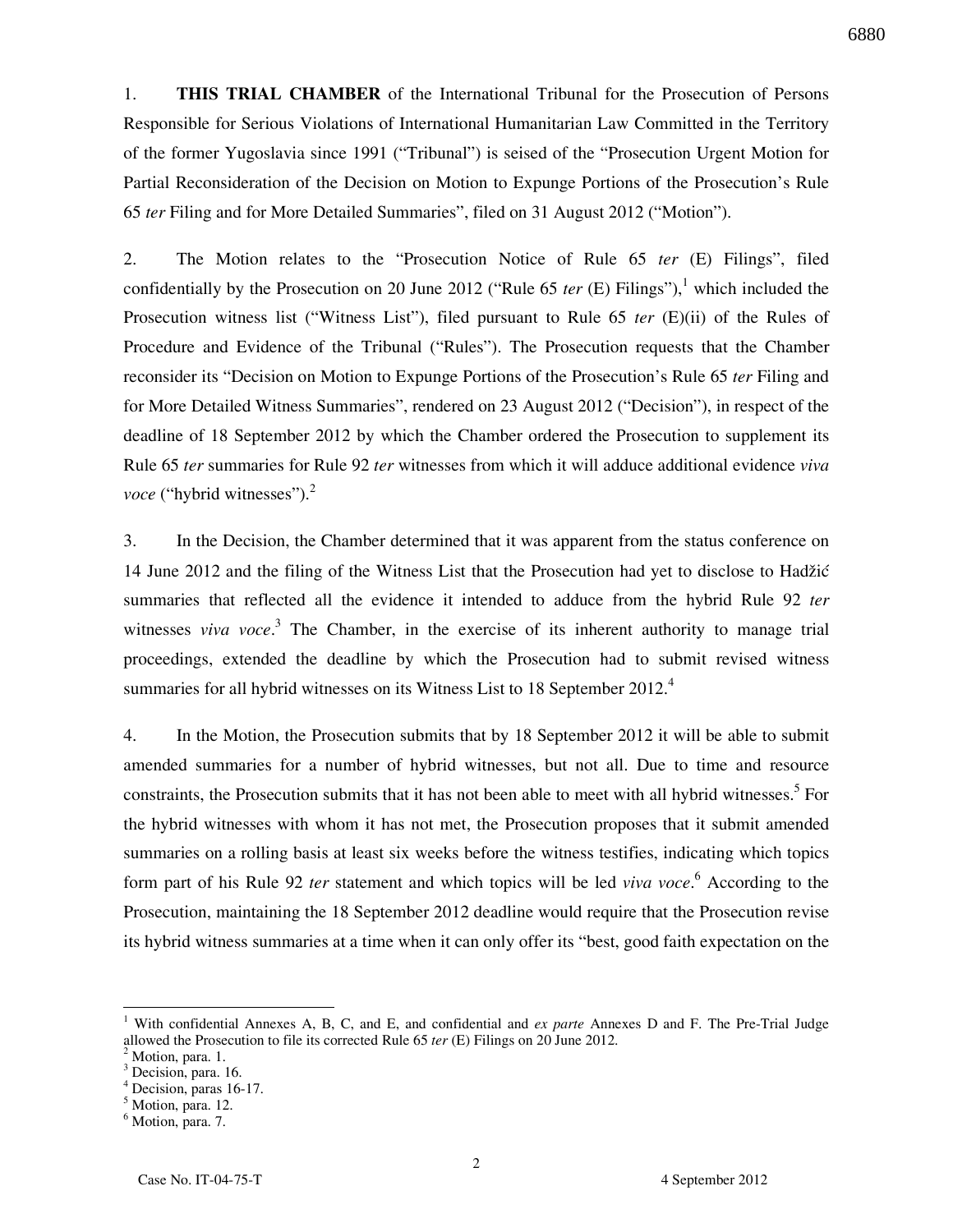topics to be led *viva voce*" for those witnesses it has not met yet.<sup>7</sup> Should new topics arise during proofing sessions, the Prosecution states that they will be disclosed to Hadžić forthwith.<sup>8</sup>

5. Rule 65 *ter* (E)(ii)(b) of the Rules provides that, within a time limit set by the Pre-Trial Judge, the Prosecution must file a list of witnesses it intends to call with a summary of the facts on which each witness will testify. The Pre-Trial Judge set this time limit as 19 June  $2012$ .<sup>9</sup>

6. Rule 66(A)(ii) of the Rules provides that, within the time limit prescribed by the Pre-Trial Judge, the Prosecution must make available to the Defence in a language that the accused understands copies of statements of all witnesses whom the Prosecution intends to call to testify at trial and copies of all transcripts and written statements taken in accordance with Rule 92 *bis*, Rule 92 *ter*, and Rule 92 *quater*. The Pre-Trial Judge set this time limit as 26 June 2012.<sup>10</sup> The Pre-Trial Judge, pursuant to requests from the Prosecution,  $11$  permitted the Prosecution to make available to the Defence (and the Chamber) a statement of a Rule 92 *ter* witness six weeks prior to the anticipated date of the witness's evidence, with a final statement to follow before the witness takes the stand. $12$ 

7. The Prosecution argues that, in setting the six-week deadline for the disclosure of Rule 92 *ter* statements, the Pre-Trial Judge ruled that the disclosure pursuant to Rule 65 *ter* (E)(ii)(b) of the Rules for hybrid witnesses was also to be six weeks prior to the anticipated testimony of such a witness. The Prosecution is reminded that Rule 92 *ter* is a procedural device by which the *viva voce* direct examination of a witness is replaced by the tendering of a statement of what the witness would have said if questioned on the stand and was developed by the Tribunal to expedite proceedings. In setting a deadline of six weeks for the submission of draft Rule 92 *ter* statements, the Pre-Trial Judge anticipated that the exact and comprehensive content of a witness's Rule 92 *ter*  statement could be disclosed after the Rule  $66(A)(ii)$  time limit set for other statements in the case, thereby setting a separate Rule 66(A)(ii) deadline for Rule 92 *ter* statements. This ruling did not remove from the Prosecution its obligation pursuant to Rule 65 *ter* (E)(ii)(b) of the Rules to provide

-

<sup>7</sup> Motion, para. 13.

<sup>8</sup> Motion, paras 9, 15.

<sup>9</sup> Order on Pre-Trial Work Plan, 16 December 2011, Annex, p. 1.

<sup>&</sup>lt;sup>10</sup> Order on Pre-Trial Work Plan, 16 December 2011, Annex, p. 1.

<sup>11</sup> Prosecution Proposal on Rule 92 *ter* Procedure, 16 December 2011, para. 6; *see also* Defence Response to the Prosecution Proposal on Rule 92 *ter* Procedure, 19 December 2011.

<sup>&</sup>lt;sup>12</sup> Rule 65 *ter* Conference, 15 February 2012, T. 44-46 (confidential); Rule 65 *ter* Conference, 12 June 2012, T. 68-70 (confidential).